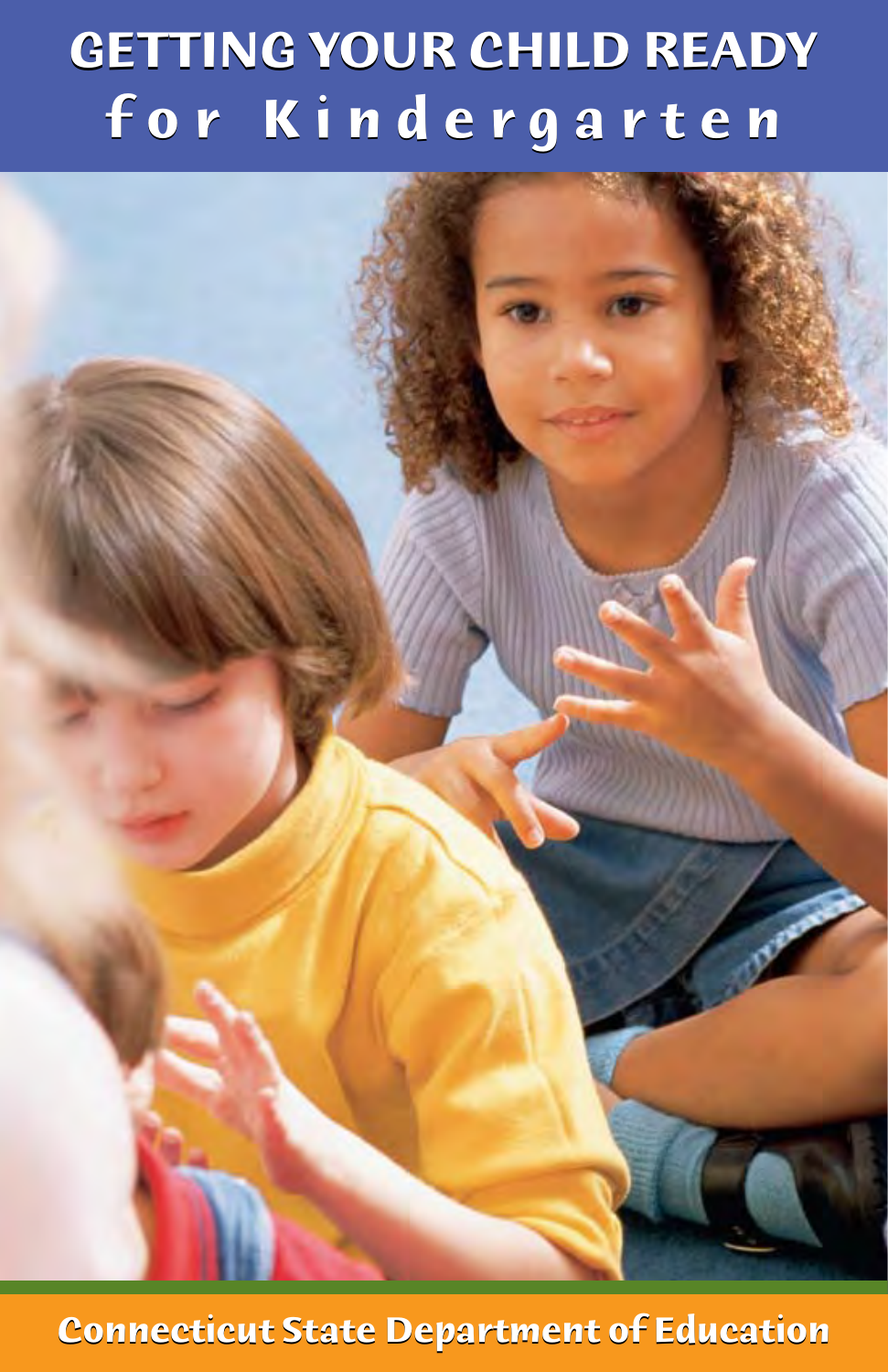$\mathbf{q}$ 

amilies are their children's first teachers. Parents can Fhelp their children enter kindergarten feeling happy, confident and safe. Share what you see and ask your child questions. Note what your child finds interesting and then join him or her in these interests. Children love to explore new places, ideas and things. Spending time with your child is more valuable than any toy. Enjoy this time with your child; it passes by quickly. The suggestions in this booklet can help your child develop key thinking and learning skills for kindergarten.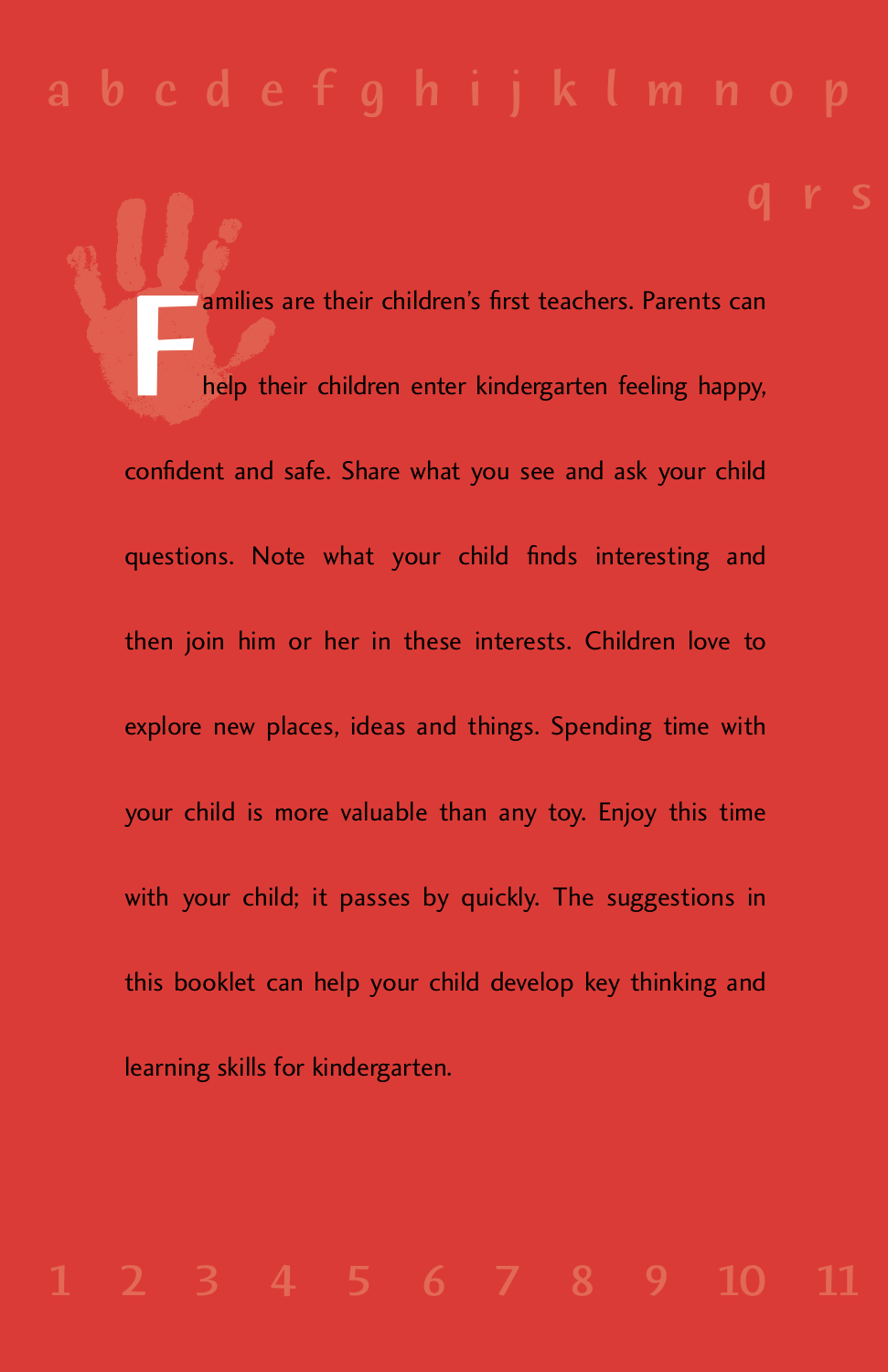# **GETTING READY**

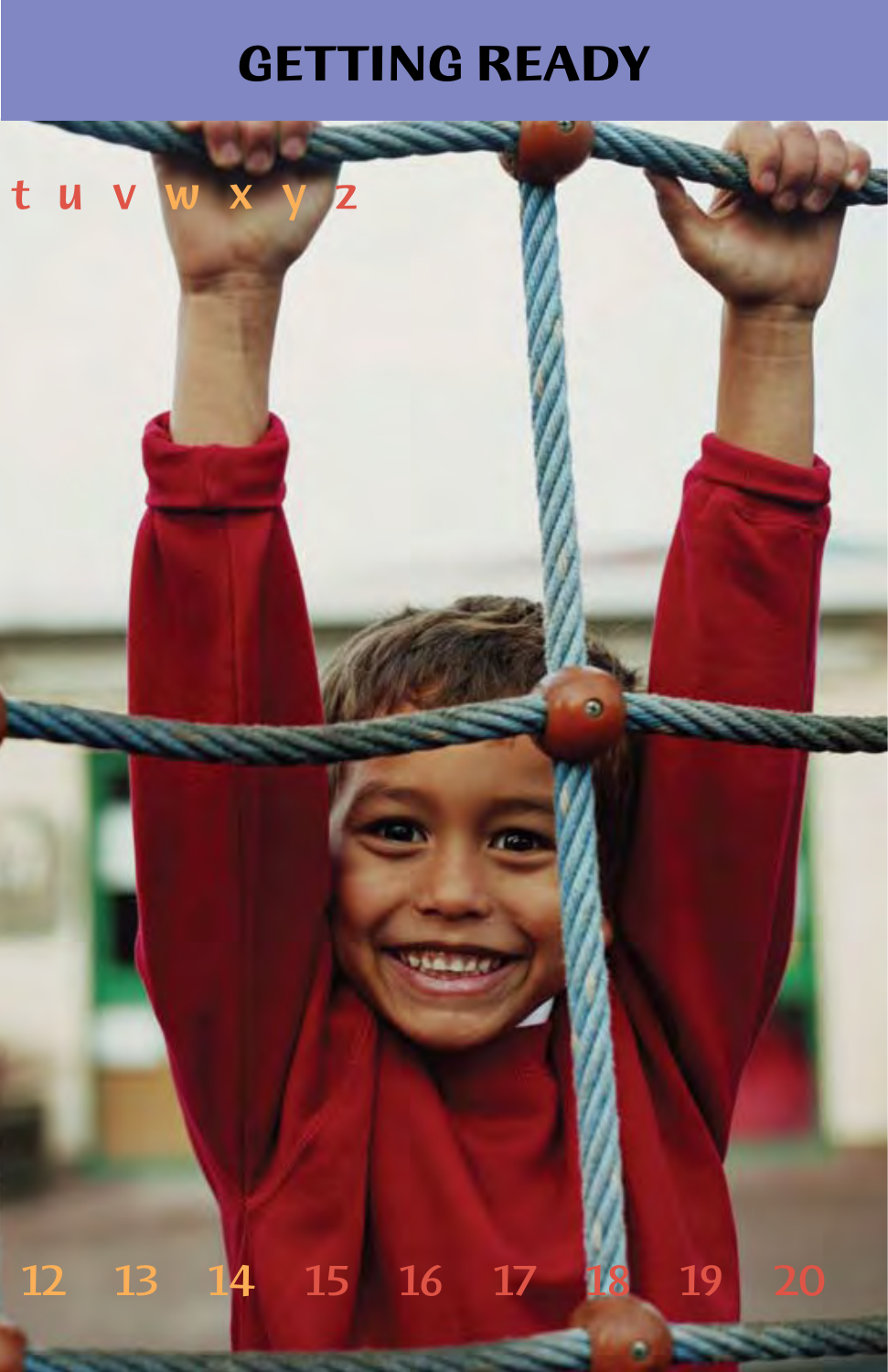## **SPEAK AND LISTEN**

**Before your child enters school, To help your child be ready for he or she should be able to: kindergarten, you can:** 

Use and understand many words.

Use language to communicate.

Speak in complete sentences.

Ask questions.

Make simple rhymes.

Make up and share personal stories about his or her interests.

Use new words daily as you play and<br>talk together in everyday activities. For example: "I'm waiting for the mechanic example: "I'm waiting for the mechanic to fix my car because it is not working."

Help your child to use language to<br>express his or her ideas, needs and feelings. For example: "Why do you think the girl in the book is laughing think the girl in the book is laughing and clapping her hands?"

Model for your child by speaking in<br>complete sentences with five or more words per sentence. Help your child to expand his or her sentences. For examexpand his or her sentences. For example: "Tell me what happened next."

Encourage your child to ask questions.<br>Listen carefully to your child's questions and respond to them. Use "what, tions and respond to them. Use "what, when, where, why and how" questions.

Say and sing nursery rhymes, rap and<br>poetry, and play rhyme games. Help him or her to repeat the words that rhyme. Help your child to make up his rhyme. Help your child to make up his or her own funny rhyming words.

 stories, make comments and ask quest ions. Share your own stories. Show Listen with interest to your child's stories, make comments and ask quesyour own childhood photographs and tell stories about them.

defohijkl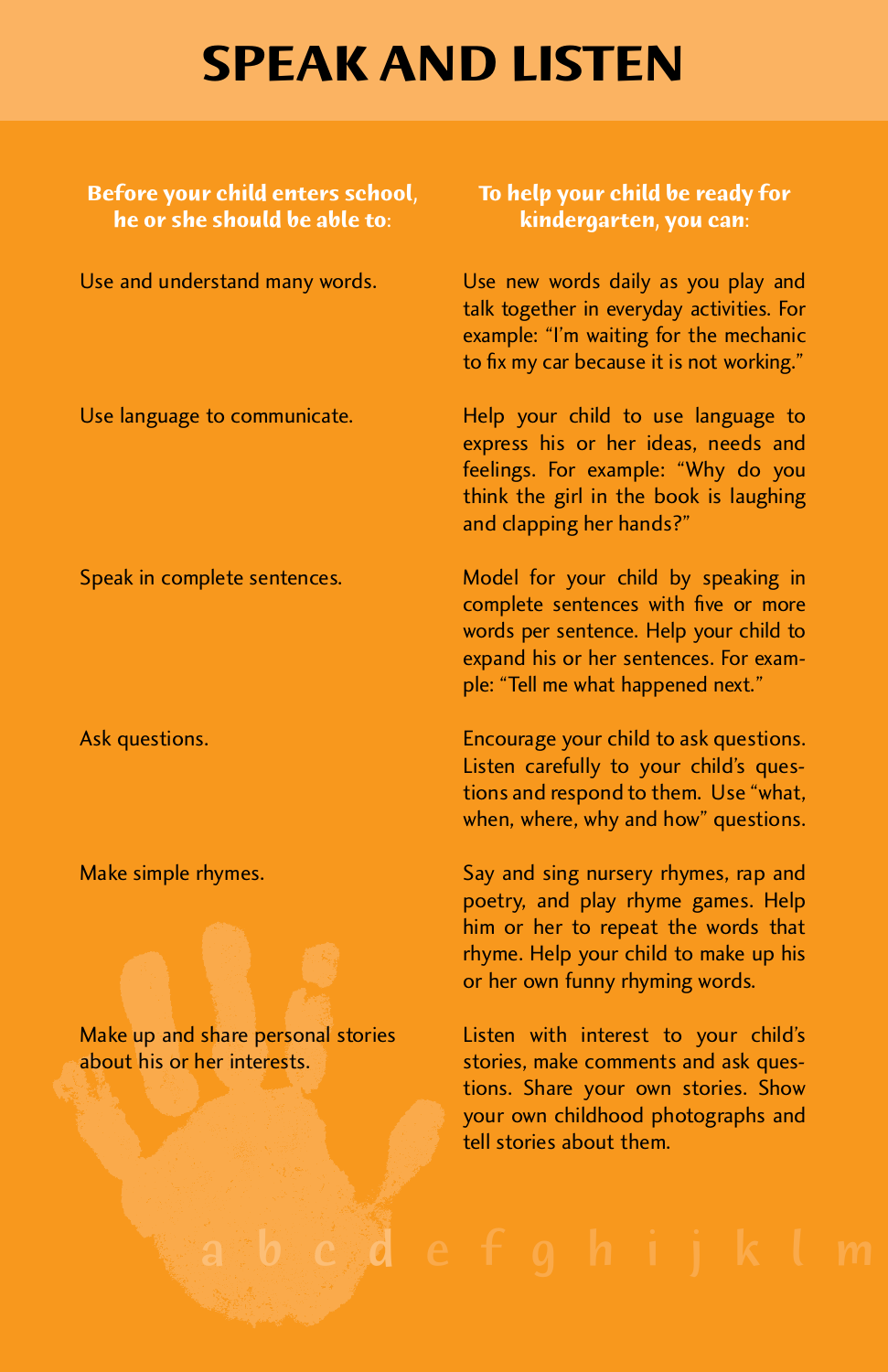# **READ AND WRITE**

### **Before your child enters school, To help your child be ready for**

Show an interest in reading activities.

Select familiar books and tell why<br>he or she likes them. Retell favorite he or she likes them. Retell favorite stories from books.

Handle a book appropriately.

Recognize some letters.

Recognize and print his or her first name.

Use pencils, markers and crayons to draw and write.

## kindergarten, you can:

Point out and name familiar signs or labels in the store.

Read books several times and ask questions about the stories. Act out the stories with your child using dolls, the stories with your child using dolls, stanca animals or puppets.

Read books often with your child so<br>he or she learns how to hold and use a book. Allow your child to pretend a book. Allow your child to pretend to "read" to you favorite stories from books.

Point out letters that are in your child's<br>name or on familiar signs. Ask the child if he or she recognizes a familiar letter in a word. Put magnetic letters on the in a word. Put magnetic letters on the refrigerator for your child to use.

Talk to your child about his or her<br>name and the letters in it. Print your child's name whenever possible, such as on drawings or below his or her photograph. Encourage your child's photograph. Encourage your child's attempts to "write" his or her name with letter-like shapes.

Provide your critic with periens, markers and cra yons and allow him or her to for your child to see you write, such as for your child to see you write, such as writing a shopping list or a letter.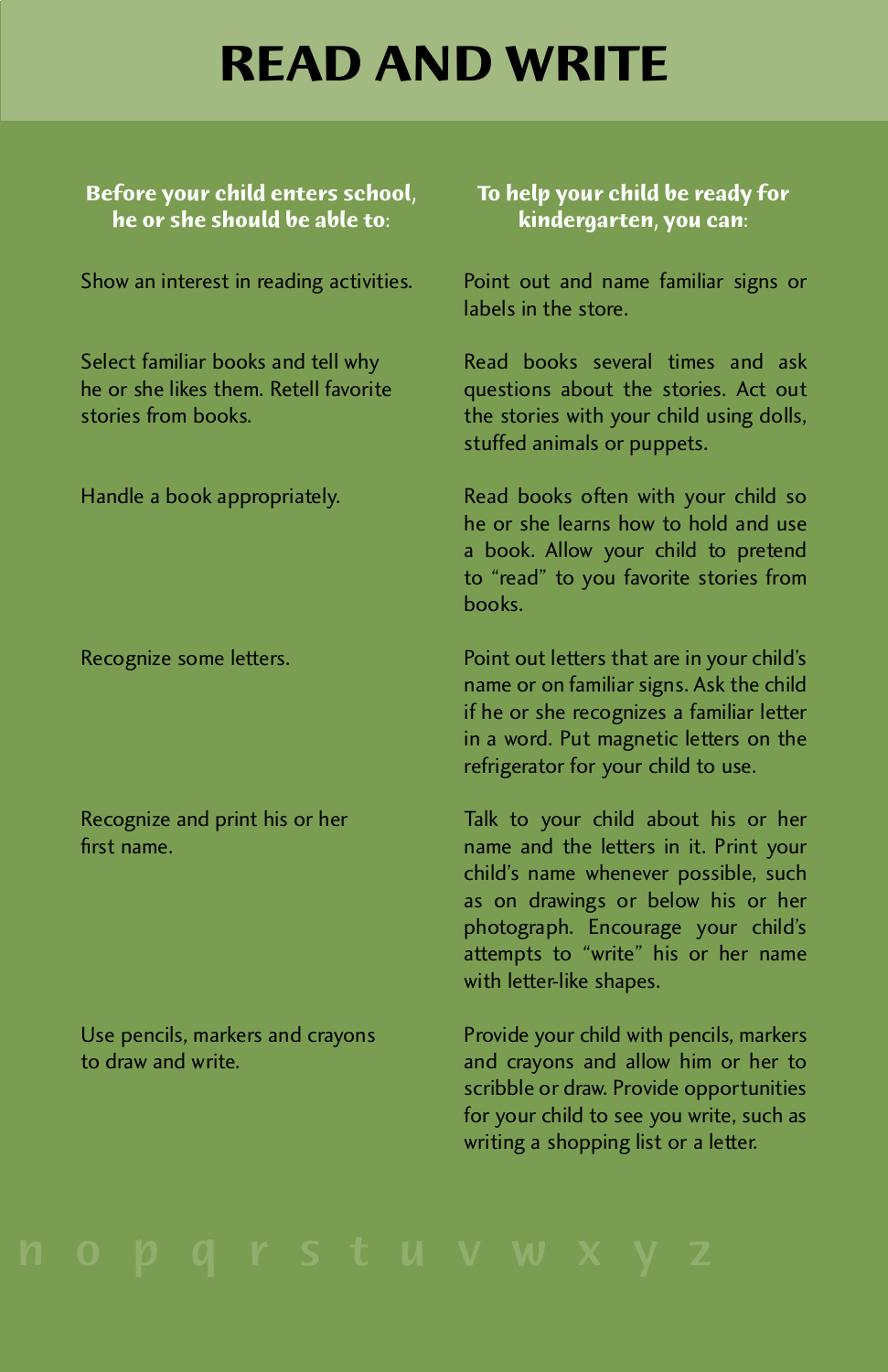# **USE MATHEMATICS**

**Before your child enters school, To help your child be ready for he or she should be able to:** 

Be curious about and interested in number-related activities.

Describe and talk about objects that have different sizes, colors, shapes and patterns.

Sort items by "same" and "different."

Guess the number of cookies on a<br>plate. Repeat counting rhymes and play plate. Repeat counting rhymes and play singing games with numbers.

Talk about the big and small balls, the red and yenow blocks, and the round cookie or square plate.

Play games where your child has to find<br>the matching sock, shoe and mitten. Set the table by matching every plate with a napkin, cup and fork. Look for picture a napkin, cup and fork. Look for picture games, playing cards and dominoes for finding matches.

Sort familiar objects from smallest to largest, shortest to tallest and lightest to heaviest.

Gather a variety of objects from your<br>child's toy box and line them up from largest to smallest. Organize boxes of cereal, rice and pasta from tallest to shortest. Put a variety of objects in a shortest. Put a variety of objects in a bag and sort them from heaviest to lightest.

abcdefgh ijk l m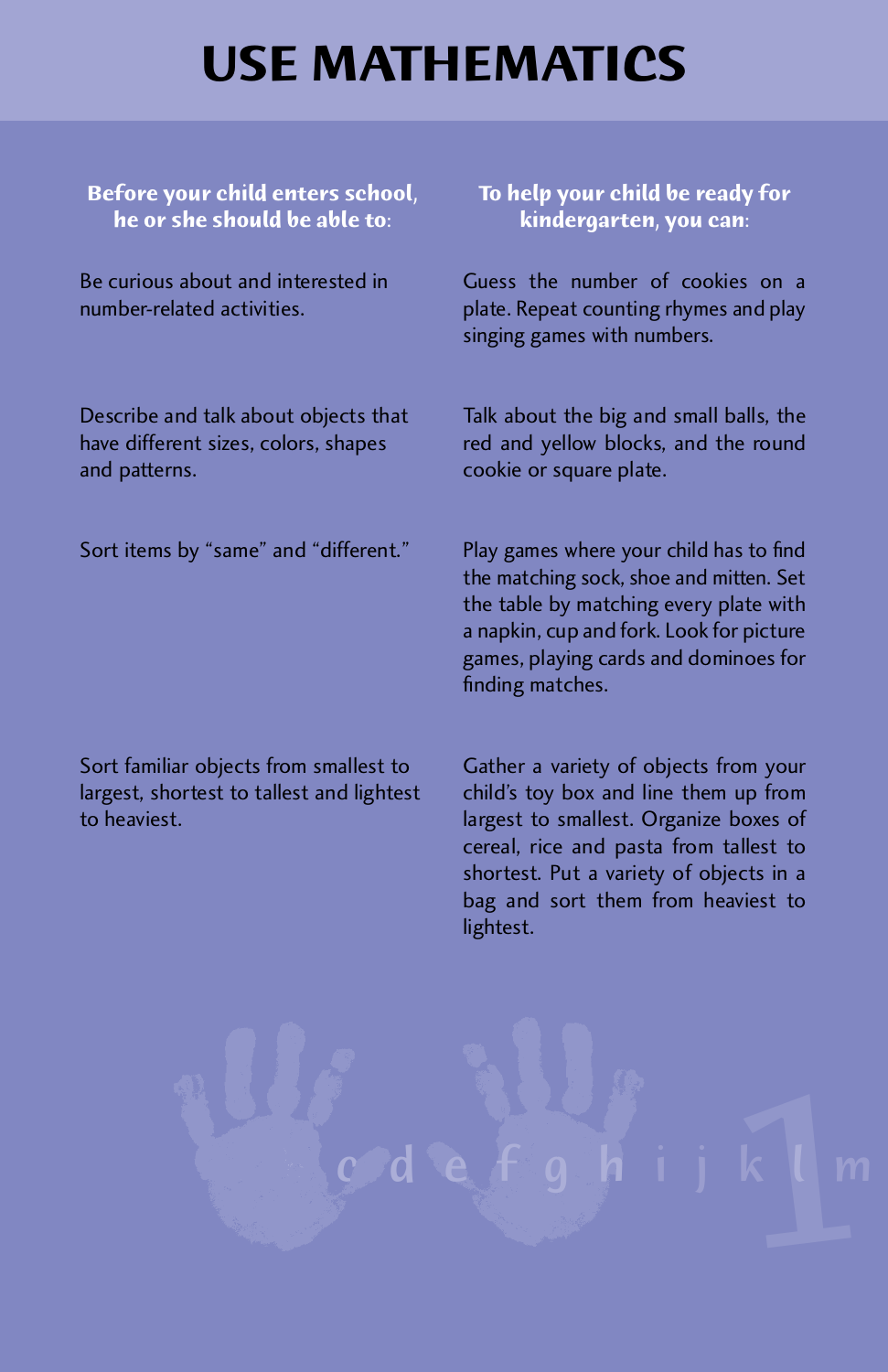## **USE MATHEMATICS**

**Before your child enters school, he or she should be able to:** 

Use words like "near," "far," "top," bottom, under, mst, second and "last" to describe the position of objects.

**To help your child be ready for kindergarten, you can:** 

Use your morning routine to practice<br>"First we get up, second we wash our face." Use the tune of a familiar song to create a movement song: "Put your hands on top of your head; stand on top of the box; crawl under the table." Use these words in directions: "Put your sneakers under the bed; put the your sneakers under the bed; put the teddy bear on top of the pillow.

Turn mealtime into counting fun by<br>having your child count objects as he or she helps to set the table. Count objects whenever you are driving or walking to school or on errands. Check out the local library for count-Check out the local library for counting books. Children love to read and re-read these books.

Play "I Spy" with numbers as you travel;<br>find numbers in books; count, measure and estimate while making dinner. Look for number symbols in magazines, cut out and glue on paper all the 2s, 3s, etc. Put magnetic numbers on the etc. Put magnetic numbers on the refrigerator for your child to use.

Count and match the number to an object.

Recognize some numbers.

2 3 4 5

nop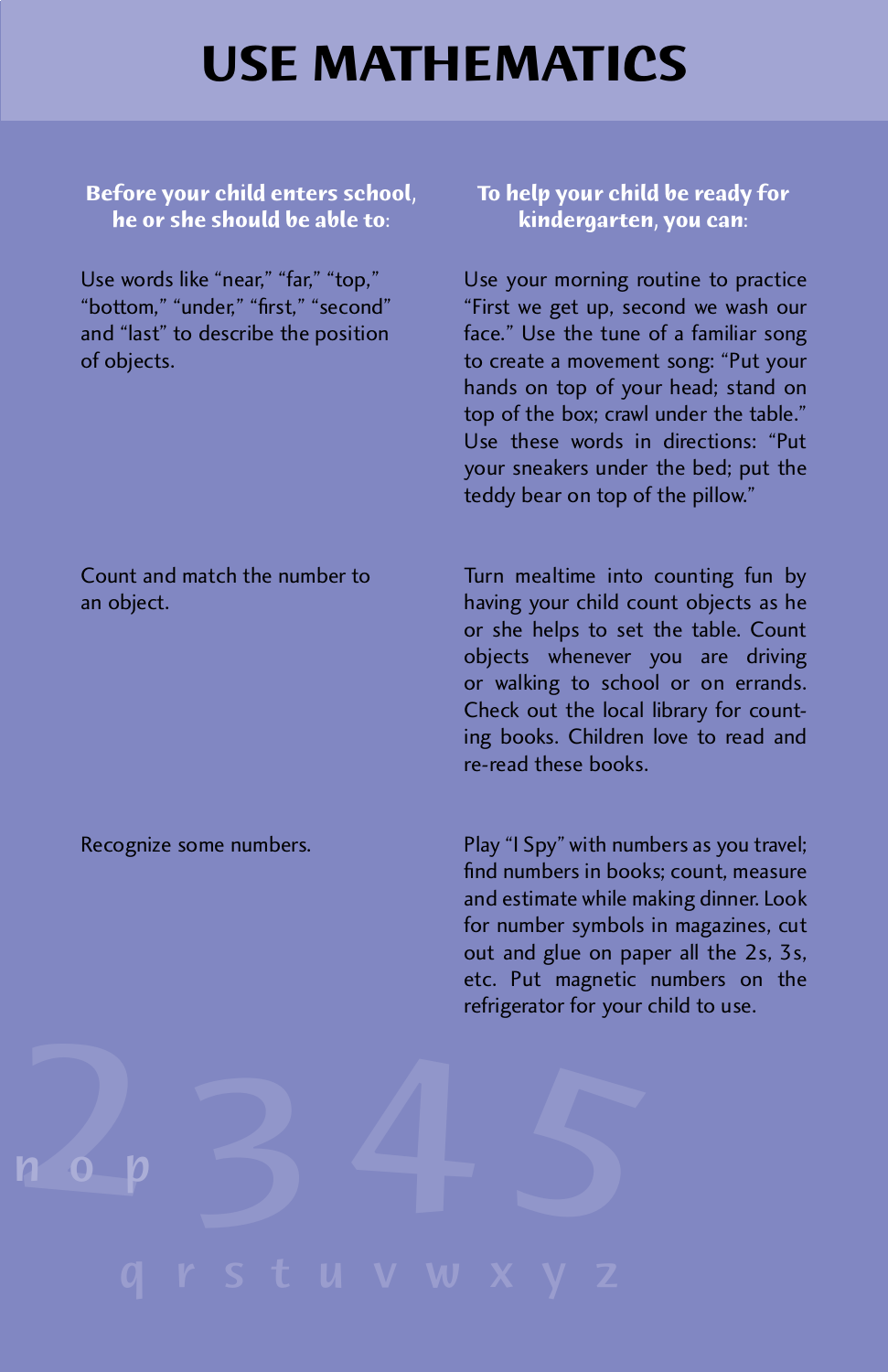# **BUILD PHYSICAL ABILITY**

### **Before your child enters school, To help your child be ready for he or she should be able to:**

Dress himself or herself independently. Work with him or her to practice putting

Choose activities that use his or her Encourage him or her to climb up the body. slide, use a swing, run outdoors, jump with you or go for a walk.

> on clothes and using buttons, zippers and snaps.

USE his or her body for creative Teach him or her to dance to music,<br>
expression. pretend play and explore using a variety of materials, such as paints and crayons, to express his or her thoughts.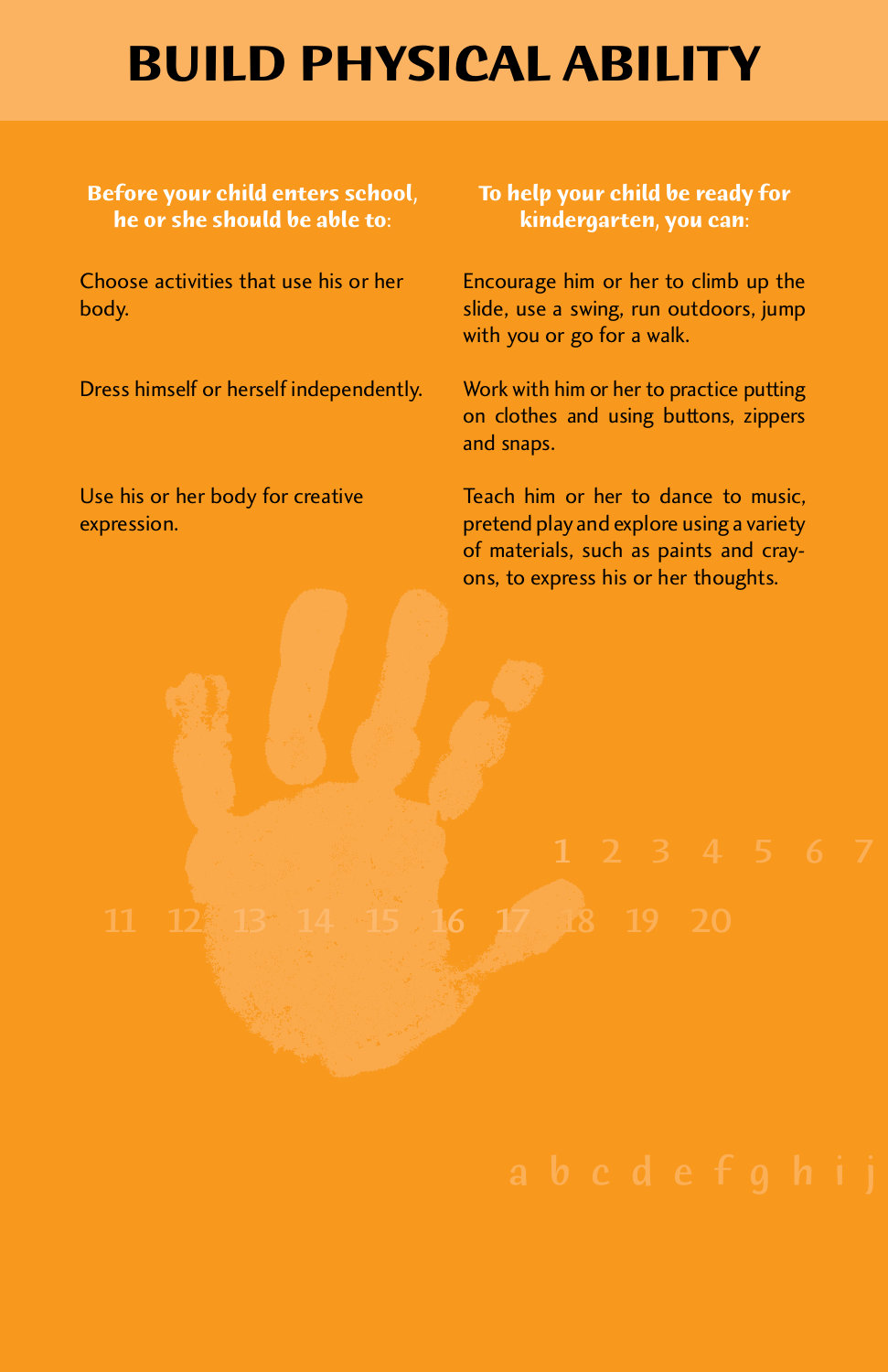# **PARTICIPATE AND COOPERATE**

### **Before your child enters school, he or she should be able to:**

Work and play together with other children.

Stay involved in an activity to its completion.

Follow routines and directions.

Work out problems with others.



### **To help your child be ready for kindergarten, you can:**

Provide lots of opportunities for your<br>child to play and participate in groups, such as library story hours, church such as library story hours, church groups and visits with other children.

Encourage your child to choose his or<br>her own experiences and/or materials. Help your child learn to stay with an activity to its completion by sharing and working on the activity with him or her. Use positive words of encouragement such as, "You are doing a good ment such as, "You are doing a good" job picking up your blocks."

Play games with him or her such as,<br>"First find the red truck and then the yellow block. Put the truck and the block under the blue box." Be clear when giving directions. "Please hold my hand as we cross the street." Have your child repeat the directions so you your child repeat the directions so you know he or she understands.

Help him or her in solving problems by<br>offering alternative ways to do something, or by suggesting some words to use to resolve a conflict. Encourage your child to ask an adult for help age your child to ask an adult for help when he or she is unable to resolve a problem.

 others. Give your child suggestions on how to help others in need. Read Recognize your child's feelings and help<br>him or her to recognize the feelings of others. Give your child suggestions and talk about events related to characters' feelings.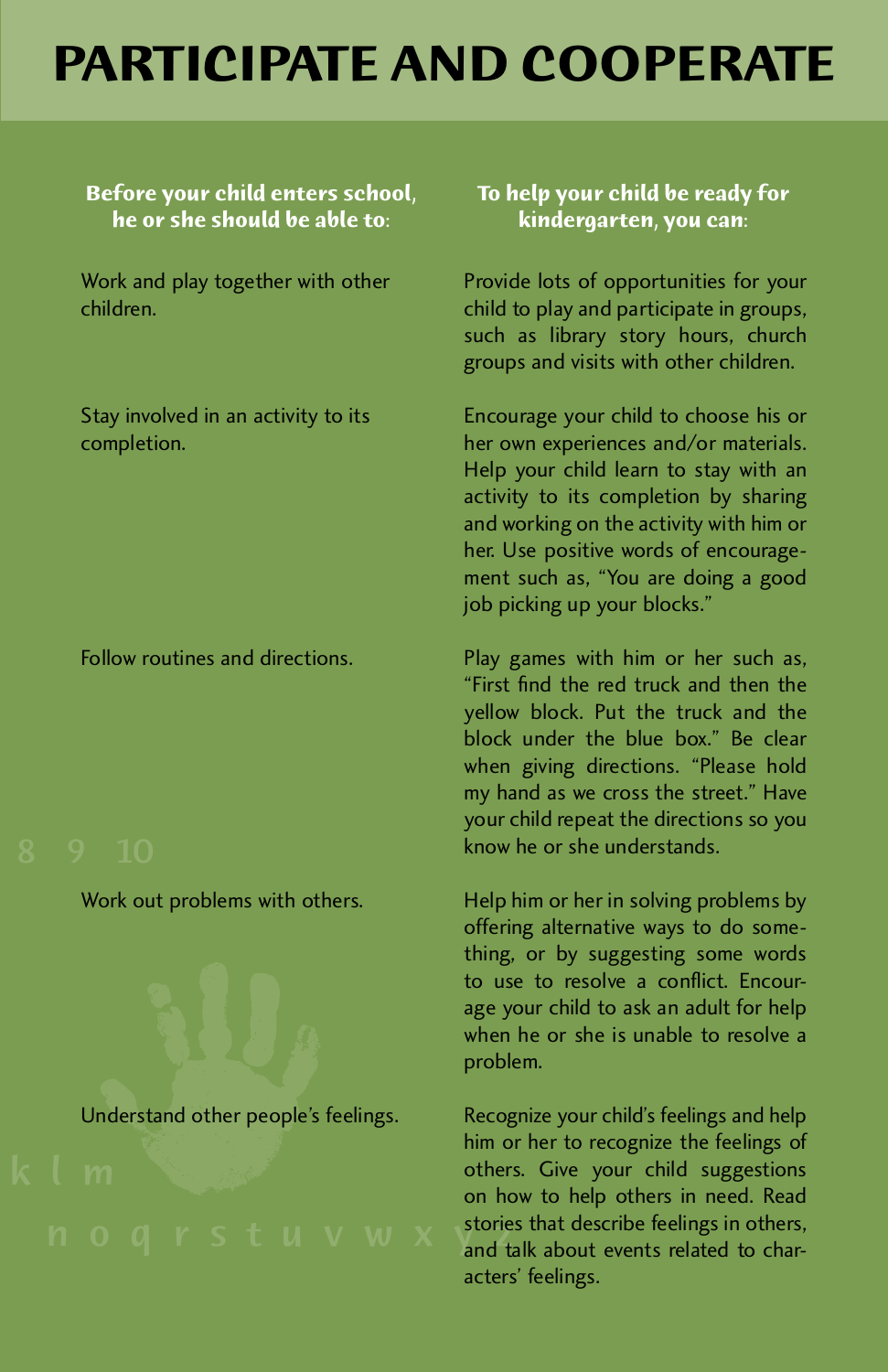### **INVESTIGATE, EXPERIMENT, DISCOVER**

### **Before your child enters school, To help your child be ready for**

Show curiosity, ask questions and explain why things happen.

Use words that describe changes, motion, position, order and attribute.

Use the senses to observe, describe and predict the environment.

### kindergarten, you can:

Let him or her explore, ask questions,<br>build, take apart objects and try things out. Take "discovery walks." Answer questions such as, "What do worms eat?" and "Where is the wind?" Play eat: and where is the wind? Play mut and seek" and "I find" games.

 soft/hard. Sing songs. Make a "wish list. They what happens when you Use words such as day/night, big/little,<br>fast/slow, sunny/cloudy, ice/water and soft/hard. Sing songs. Make a "wish drop an egg; ice melts?"

Provide objects to feel, touch, hear, Provide objects to feel, touch, hear, games; listen to music; taste new foods games; listen to music; taste new foods Observe plants growing and flowers opening up. Express feelings and scribble experiences and predictions. Watch ble experiences and predictions. Watch and draw weather conditions.

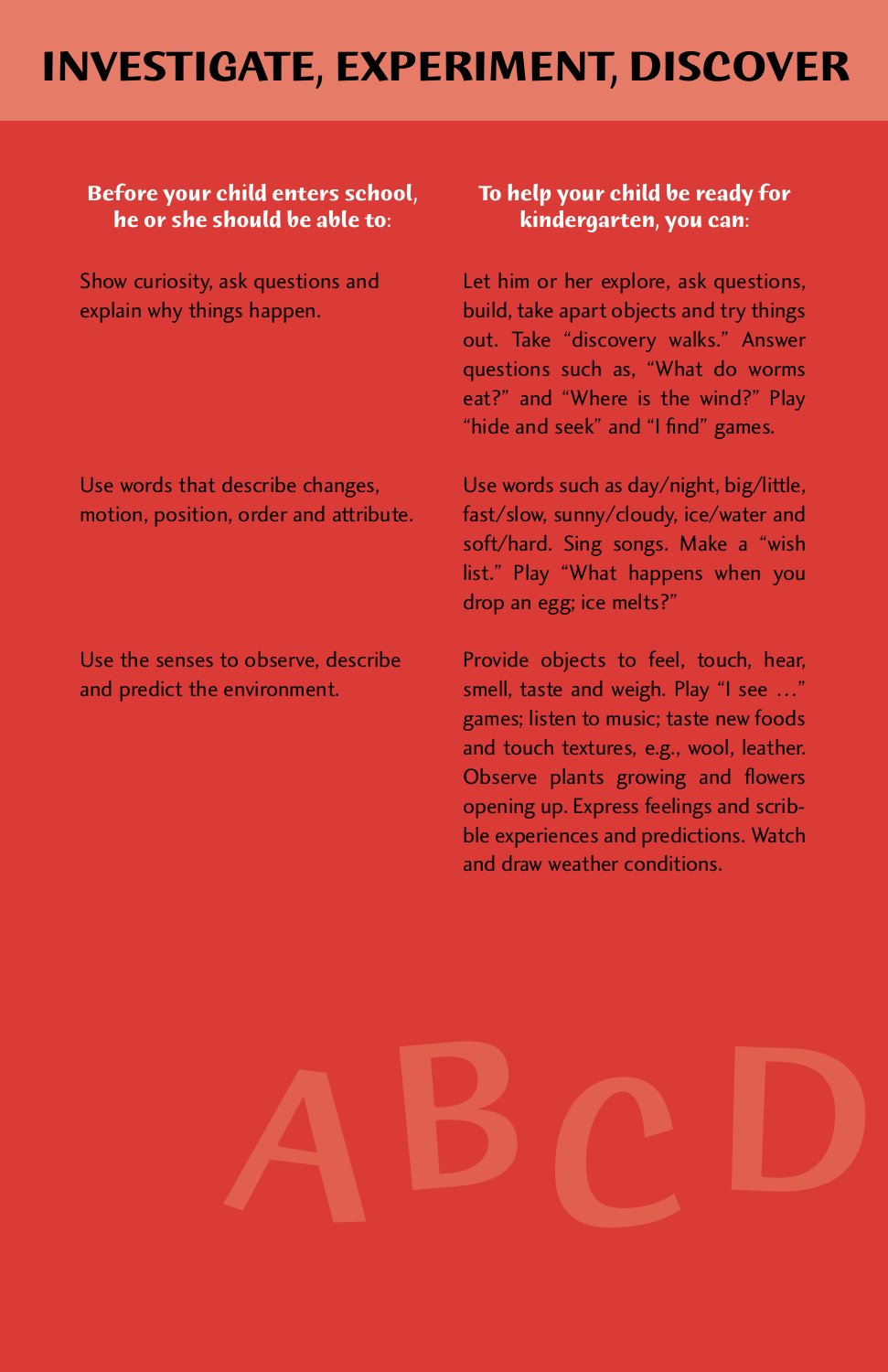### **INVESTIGATE, EXPERIMENT, DISCOVER**

### **Before your child enters school, To help your child be ready for he or she should be able to: kindergarten, you can:**

Compare and group objects according<br>to shapes, sizes, living/nonliving and

Collect objects such as marbles or shells. Play "Can you show me someothers.<br>
others.<br>
others.<br>
others.<br>
others.<br>
others.<br>
others.<br>
others. you find a living thing that has four<br>legs?" Describe objects with different shapes. Group household objects in the kitchen or closet. Use words such the kitchen or closet. Use words such as cold/hot or smooth/rough.

Show interest in simple and safe Let him or her find out what floats, experiments. happens when salt or sugar is added<br>to water. Talk with your child about what happens. Show how cooking changes food, e.g., raw egg, boiled egg, omelet. Mix different paints and see color changes. Discuss cause and effect experiences, e.g., light a candle. effect experiences, e.g., light a candle. what happens when it is covered up: Discuss safety.